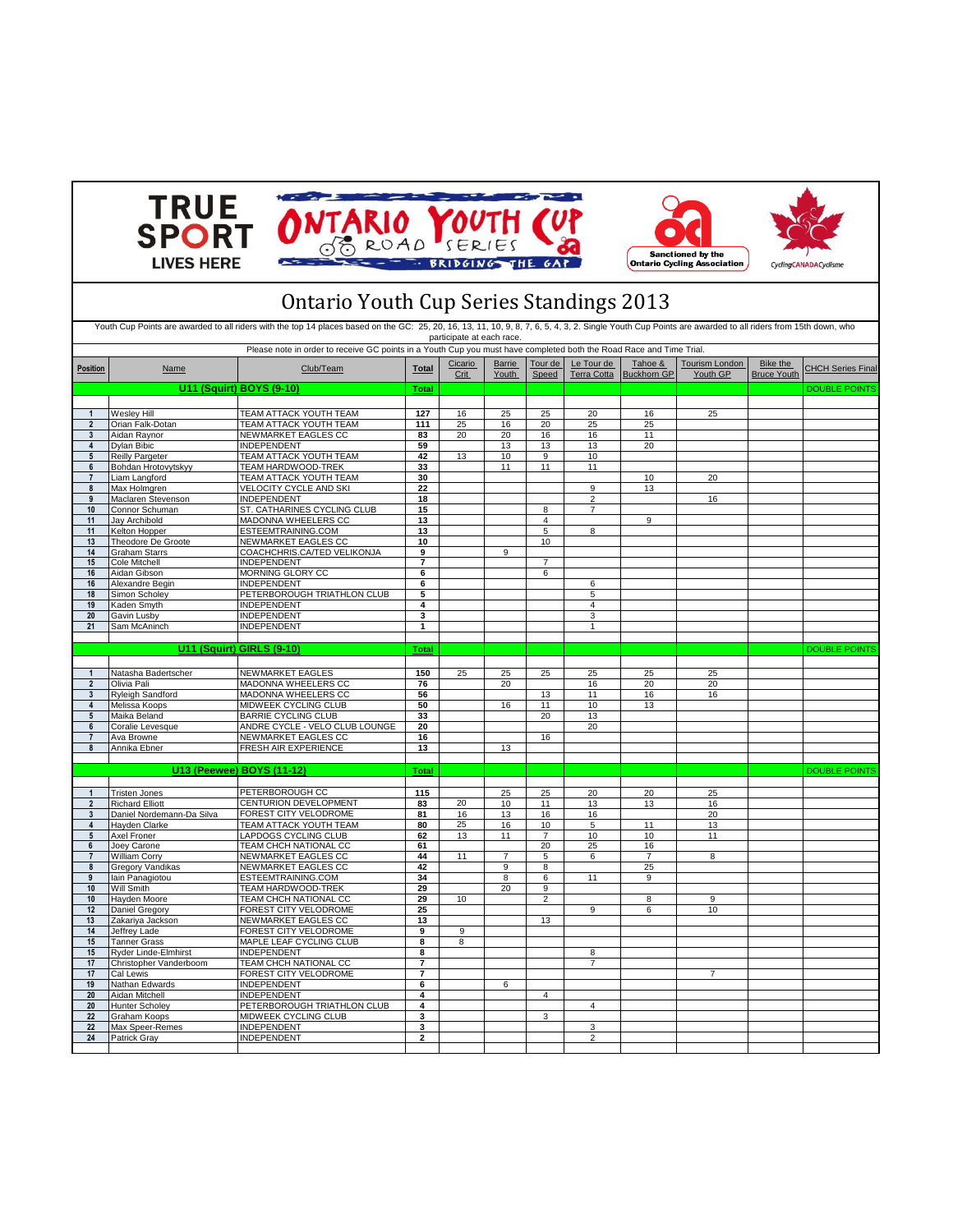





## Ontario Youth Cup Series Standings 2013

|                                   |                                                 | Youth Cup Points are awarded to all riders with the top 14 places based on the GC: 25, 20, 16, 13, 11, 10, 9, 8, 7, 6, 5, 4, 3, 2. Single Youth Cup Points are awarded to all riders from 15th down, who |                         | participate at each race. |                               |                  |                                  |                                |                                   |                                       |                          |
|-----------------------------------|-------------------------------------------------|----------------------------------------------------------------------------------------------------------------------------------------------------------------------------------------------------------|-------------------------|---------------------------|-------------------------------|------------------|----------------------------------|--------------------------------|-----------------------------------|---------------------------------------|--------------------------|
| <b>Position</b>                   | Name                                            | Please note in order to receive GC points in a Youth Cup you must have completed both the Road Race and Time Trial.<br>Club/Team                                                                         | Total                   | Cicario<br>Crit           | <b>Barrie</b><br><b>Youth</b> | Tour de<br>Speed | Le Tour de<br><b>Terra Cotta</b> | Tahoe &<br><b>Buckhorn GP</b>  | <b>Tourism London</b><br>Youth GP | <b>Bike the</b><br><b>Bruce Youth</b> | <b>CHCH Series Final</b> |
|                                   |                                                 | <b>U13 (Peewee) GIRLS (11-12)</b>                                                                                                                                                                        | Total                   |                           |                               |                  |                                  |                                |                                   |                                       | <b>DOUBLE POINTS</b>     |
|                                   |                                                 |                                                                                                                                                                                                          |                         |                           |                               |                  |                                  |                                |                                   |                                       |                          |
| $\mathbf{1}$                      | Mackenzie Peddle                                | ESTEEMTRAINING.COM                                                                                                                                                                                       | 150                     | 25                        | 25                            | 25               | 25                               | 25                             | 25                                |                                       |                          |
| $\overline{2}$                    | <b>Kylie Starrs</b>                             | ESTEEMTRAINING.COM                                                                                                                                                                                       | 112                     | 20                        | 16                            | 20               | 20                               | 16                             | 20                                |                                       |                          |
| $\mathbf{3}$<br>4                 | Elizabeth Archibold<br>Maya Neumann             | INDEPENDENT<br>NEWMARKET EAGLES CC                                                                                                                                                                       | 104<br>69               | 16<br>10                  | 20<br>11                      | 16<br>11         | 16<br>11                         | 20<br>13                       | 16<br>13                          |                                       |                          |
| $5\phantom{.0}$                   | Sabrina Muto                                    | TEAM CHCH NATIONAL CC                                                                                                                                                                                    | 52                      | 13                        | 13                            | 13               | 13                               |                                |                                   |                                       |                          |
| 6                                 | Katrina Pawley Mason                            | INDEPENDENT                                                                                                                                                                                              | 49                      | 9                         | 9                             | 7                | 6                                | 9                              | 9                                 |                                       |                          |
| 6                                 | Victoria Slater                                 | TEAM CHCH NATIONAL CC<br>MAPLE LEAF CYCLING CLUB                                                                                                                                                         | 49<br>48                | $\overline{7}$<br>11      | 8<br>10                       | 5<br>9           | 8<br>7                           | 10<br>11                       | 11                                |                                       |                          |
| 8<br>9                            | Marina Stevanov<br>Cassandra Smye               | TEAM CHCH NATIONAL CC                                                                                                                                                                                    | 37                      | 6                         | 6                             | 4                | 5                                | 8                              | 8                                 |                                       |                          |
| 10                                | Madeline Battersby                              | TEAM CHCH NATIONAL CC                                                                                                                                                                                    | 35                      |                           | $\overline{7}$                | 8                | 10                               |                                | 10                                |                                       |                          |
| 11                                | Madeleine Kaminski                              | TEAM HARDWOOD-TREK                                                                                                                                                                                       | 20                      | 8                         | 5                             |                  |                                  | $\overline{7}$                 |                                   |                                       |                          |
| 12<br>13                          | Maxine Beland<br>Carys Reid                     | <b>BARRIE CYCLING CLUB</b><br>TEAM SPOKE O'MOTION                                                                                                                                                        | 19<br>6                 |                           |                               | 10<br>6          | 9                                |                                |                                   |                                       |                          |
| 14                                | Molly Trayling                                  | TEAM HARDWOOD-TREK                                                                                                                                                                                       | 4                       |                           | $\overline{4}$                |                  |                                  |                                |                                   |                                       |                          |
| 14                                | Melanie Goertz                                  | ST. CATHARINES CYCLING CLUB                                                                                                                                                                              | 4                       |                           |                               |                  | 4                                |                                |                                   |                                       |                          |
| 16                                | Jazmine Baatje                                  | INDEPENDENT                                                                                                                                                                                              | 3                       |                           | 3                             |                  |                                  |                                |                                   |                                       |                          |
|                                   |                                                 |                                                                                                                                                                                                          |                         |                           |                               |                  |                                  |                                |                                   |                                       |                          |
|                                   |                                                 | U15 (Minime) BOYS (13-14)                                                                                                                                                                                | <b>Total</b>            |                           |                               |                  |                                  |                                |                                   |                                       | <b>DOUBLE POINTS</b>     |
|                                   | Graydon Staples                                 | CENTURION DEVELOPMENT                                                                                                                                                                                    | 120                     | 20                        | 25                            | 25               | 25                               | 25                             |                                   |                                       |                          |
| $\overline{2}$                    | Chris Ernst                                     | FOREST CITY VELODROME                                                                                                                                                                                    | 100                     | 25                        | 20                            | 16               | 13                               | 13                             | 13                                |                                       |                          |
| 3                                 | Quinn Pitts                                     | TEAM CHCH NATIONAL CC                                                                                                                                                                                    | 85                      | 16                        | 13                            | 11               | 10                               | 10                             | 25                                |                                       |                          |
| $\overline{4}$<br>$5\overline{)}$ | Carter Davidson<br>Josh Shenker                 | ESTEEMTRAINING.COM<br>TEAM CHCH NATIONAL CC                                                                                                                                                              | 84<br>74                | 13<br>11                  | 11<br>16                      | 13               | 20<br>16                         | 11<br>20                       | 16<br>11                          |                                       |                          |
| 6                                 | Nick Wammes                                     | FOREST CITY VELODROME                                                                                                                                                                                    | 60                      | 9                         | 8                             | 5                | 9                                | 9                              | 20                                |                                       |                          |
| $\overline{7}$                    | Jakob Meloche                                   | MADONNA WHEELERS CC                                                                                                                                                                                      | 39                      | 10                        | 9                             | 10               | 5                                | 3                              | $\overline{2}$                    |                                       |                          |
| 8                                 | Joshua Smith                                    | TEAM CHCH NATIONAL CC                                                                                                                                                                                    | 35                      |                           |                               | 9                | 8                                | 8                              | 10                                |                                       |                          |
| 9<br>10                           | Ryan Rudderham<br>Gunnar Holmgren               | TEAM CHCH NATIONAL CC<br>VELOCITY CYCLE AND SKI                                                                                                                                                          | 28<br>27                |                           | $\overline{7}$                | 8                | 6<br>11                          | 4<br>16                        | 3                                 |                                       |                          |
| 11                                | Campbell Lee                                    | ST. CATHARINES CYCLING CLUB                                                                                                                                                                              | 25                      |                           | 10                            | $\overline{7}$   | $\overline{2}$                   |                                | 6                                 |                                       |                          |
| 12                                | Cam Lomax                                       | <b>INDEPENDENT</b>                                                                                                                                                                                       | 20                      |                           |                               | 20               |                                  |                                |                                   |                                       |                          |
| 13                                | Joseph Pancoe                                   | TEAM CHCH NATIONAL CC                                                                                                                                                                                    | 18                      | $\overline{7}$            | 4                             | 6                | $\mathbf{1}$                     |                                |                                   |                                       |                          |
| 14<br>15                          | James Orchard-Edwards<br>John Stuart            | WATERLOO CYCLING CLUB<br>WEST OF QUEBEC WHEELERS                                                                                                                                                         | 17<br>16                | 8                         | 3                             | 3                | $\mathbf{1}$                     | $\mathbf{1}$<br>$\overline{7}$ | $\mathbf{1}$<br>$\boldsymbol{9}$  |                                       |                          |
| 16                                | Fynn Schooley                                   | WEST OF QUEBEC WHEELERS                                                                                                                                                                                  | 14                      |                           |                               |                  |                                  | 6                              | 8                                 |                                       |                          |
| 17                                | Isaac Semple                                    | TEAM CHCH NATIONAL CC                                                                                                                                                                                    | 13                      | $\overline{4}$            |                               |                  | 3                                | $\overline{2}$                 | $\overline{4}$                    |                                       |                          |
| 18                                | Justin Correa                                   | ESTEEMTRAINING.COM                                                                                                                                                                                       | 12                      |                           | $\mathbf{1}$                  | $\mathbf{1}$     | $\overline{4}$                   | 1                              | 5                                 |                                       |                          |
| 18<br>20                          | <b>Riley McKellar</b><br>Stephane Leblanc-Smith | INDEPENDENT<br>INDEPENDENT                                                                                                                                                                               | 12<br>10                |                           | 6                             | 4                |                                  | 5                              | $\overline{7}$                    |                                       |                          |
| 21                                | <b>Brody Sanderson</b>                          | INDEPENDENT                                                                                                                                                                                              | 9                       |                           | 1                             | 1                | 7                                |                                |                                   |                                       |                          |
| 22                                | <b>Austin Dickey</b>                            | TEAM CHCH NATIONAL CC                                                                                                                                                                                    | 8                       | 6                         |                               |                  | $\mathbf{1}$                     |                                | $\overline{1}$                    |                                       |                          |
| 23                                | Evan Davidson                                   | ESTEEMTRAINING.COM                                                                                                                                                                                       | 6                       | 5                         |                               |                  | $\mathbf{1}$                     |                                |                                   |                                       |                          |
| 24<br>24                          | Harry Mayne<br>Noah Simms                       | TEAM CHCH NATIONAL CC<br>TEAM HARDWOOD-TREK                                                                                                                                                              | 5<br>5                  |                           | 5<br>$\overline{2}$           | $\overline{2}$   | $\mathbf{1}$                     |                                |                                   |                                       |                          |
| 26                                | Isaiah Cook                                     | TEAM CHCH NATIONAL CC                                                                                                                                                                                    | 4                       | 3                         |                               |                  | $\mathbf{1}$                     |                                |                                   |                                       |                          |
| 27                                | Dylan Vienneau                                  | INDEPENDENT                                                                                                                                                                                              | 3                       |                           |                               |                  | $\mathbf{1}$                     | 1                              | $\mathbf{1}$                      |                                       |                          |
| 28                                | Matthew Lade                                    | FOREST CITY VELODROME                                                                                                                                                                                    | $\overline{\mathbf{2}}$ | 2                         |                               |                  |                                  |                                |                                   |                                       |                          |
| 28<br>30                          | Kobe Liberty<br><b>Thomas Doiron</b>            | TEAM CHCH NATIONAL CC<br>TEAM HARDWOOD-TREK                                                                                                                                                              | 2<br>1                  |                           |                               | 1                |                                  | $\overline{1}$                 | $\mathbf{1}$                      |                                       |                          |
| 30                                | David Moore                                     | INDEPENDENT                                                                                                                                                                                              | 1                       |                           |                               |                  | $\mathbf{1}$                     |                                |                                   |                                       |                          |
| 30                                | <b>Brayden Scholey</b>                          | PETERBOROUGH CYCLING CLUB                                                                                                                                                                                | $\mathbf{1}$            |                           |                               |                  | $\mathbf{1}$                     |                                |                                   |                                       |                          |
| 30                                | lan Radulescu                                   | ST. CATHARINES CYCLING CLUB                                                                                                                                                                              | 1                       |                           |                               |                  | $\mathbf{1}$                     |                                |                                   |                                       |                          |
| 30                                | Gavin Browne                                    | NEWMARKET EAGLES CC                                                                                                                                                                                      | $\mathbf{1}$            |                           |                               |                  | $\mathbf{1}$                     |                                |                                   |                                       |                          |
|                                   |                                                 | <b>U15 (Minime) GIRLS (13-14)</b>                                                                                                                                                                        | <b>Total</b>            |                           |                               |                  |                                  |                                |                                   |                                       | <b>DOUBLE POINTS</b>     |
|                                   |                                                 |                                                                                                                                                                                                          |                         |                           |                               |                  |                                  |                                |                                   |                                       |                          |
|                                   | Naomi DeSousa                                   | TEAM CHCH NATIONAL CC                                                                                                                                                                                    | 120                     | 25                        | 25                            | 25               |                                  | 25                             | ZU                                |                                       |                          |
| $\overline{2}$                    | Charlotte Creswicke                             | <b>INVITA-FCV</b>                                                                                                                                                                                        | 112                     | 20                        | 11                            | 20               | 16                               | 20                             | 25                                |                                       |                          |
| 3 <sup>1</sup><br>$\overline{4}$  | Tove Schaefer<br>Ruby West                      | ESTEEMTRAINING.COM<br>TEAM CHCH NATIONAL CC                                                                                                                                                              | 95<br>77                | 13<br>16                  | 20<br>16                      | 16<br>13         | 25                               | 11<br>16                       | 10<br>16                          |                                       |                          |
| 5 <sub>5</sub>                    | Ariel De Leon                                   | TEAM CHCH NATIONAL CC                                                                                                                                                                                    | 61                      | 11                        | $\overline{7}$                | 11               | 10                               | 9                              | 13                                |                                       |                          |
| 6                                 | Summer Sandford                                 | MADONNA WHEELERS CC                                                                                                                                                                                      | 59                      | 10                        | 10                            | 10               | 11                               | 10                             | 8                                 |                                       |                          |
| $\overline{7}$                    | Nia Byway                                       | OTTAWA BICYCLE CLUB                                                                                                                                                                                      | 44                      |                           |                               |                  | 20                               | 13                             | 11                                |                                       |                          |
| 8<br>9                            | Olivia Kaszas<br>Kassandra Kriarakis            | TEAM CHCH NATIONAL CC<br>ESTEEMTRAINING.COM                                                                                                                                                              | 41<br>35                | 9<br>8                    | 9                             | 5                | 9<br>5                           | $\overline{7}$<br>8            | $\overline{7}$<br>9               |                                       |                          |
| 10                                | Avla Neumann                                    | NEWMARKET EAGLES CC                                                                                                                                                                                      | 28                      | 6                         | 8                             | 6                |                                  | $\overline{4}$                 | $\overline{4}$                    |                                       |                          |
| 11                                | Ali Van Yzendoorn                               | <b>BARRIE CYCLING CLUB</b>                                                                                                                                                                               | 26                      |                           | 13                            |                  | 13                               |                                |                                   |                                       |                          |
| 12                                | Ainsley Black                                   | TEAM CHCH NATIONAL CC                                                                                                                                                                                    | 24                      |                           | $\overline{c}$                | $\overline{4}$   | 6                                | 6                              | 6                                 |                                       |                          |
| 13<br>14                          | Katherine Woodley<br>Camille Waldeck            | TEAM CHCH NATIONAL CC<br>REACTIVATED RACING                                                                                                                                                              | 23<br>14                | $\overline{4}$            | 6                             | $\overline{7}$   | 8<br>$\overline{7}$              | 5                              |                                   |                                       |                          |
| 15                                | Julia Long                                      | TEAM CHCH NATIONAL CC                                                                                                                                                                                    | 10                      | 5                         | 5                             |                  |                                  |                                |                                   |                                       |                          |
| 15                                | Deirdre Henderson                               | TEAM CHCH NATIONAL CC                                                                                                                                                                                    | 10                      | $\mathbf{1}$              |                               | 3                |                                  | 3                              | 3                                 |                                       |                          |
| 17                                | Sarah Fabbro                                    | Team HARDWOOD-TREK                                                                                                                                                                                       | 9                       |                           |                               | 9                |                                  |                                |                                   |                                       |                          |
| 17<br>19                          | Ava Unwin<br>Dana Gilligan                      | TEAM CHCH NATIONAL CC<br>Team HARDWOOD-TREK                                                                                                                                                              | 9<br>8                  | $\overline{2}$            | 3                             | 8                | $\overline{4}$                   |                                |                                   |                                       |                          |
| 20                                | Megan Gregoire                                  | INDEPENDENT                                                                                                                                                                                              | 7                       | $\overline{7}$            |                               |                  |                                  |                                |                                   |                                       |                          |
| 21                                | Hawley Flett                                    | TEAM CHCH NATIONAL CC                                                                                                                                                                                    | 6                       |                           | $\mathbf{1}$                  |                  |                                  |                                | 5                                 |                                       |                          |
| 22                                | Vayshali Patel                                  | HAMILTON YOUTH CYCLING                                                                                                                                                                                   | 4                       |                           | $\overline{4}$                |                  |                                  |                                |                                   |                                       |                          |
| 23<br>23                          | <b>Trinity Komar</b><br>Jennifer Braun          | PK EXPRESS/HNZ STRATEGIC<br>TEAM CHCH NATIONAL CC                                                                                                                                                        | 3<br>3                  | 3                         |                               |                  | 3                                |                                |                                   |                                       |                          |
| 25                                | Zoe Diamond                                     | TEAM CHCH NATIONAL CC                                                                                                                                                                                    | 2                       |                           |                               |                  | $\overline{2}$                   |                                |                                   |                                       |                          |
| 25                                | Ava Kavianpour                                  | NEWMARKET EAGLES CC                                                                                                                                                                                      | $\mathbf{2}$            |                           |                               | $\overline{2}$   |                                  |                                |                                   |                                       |                          |